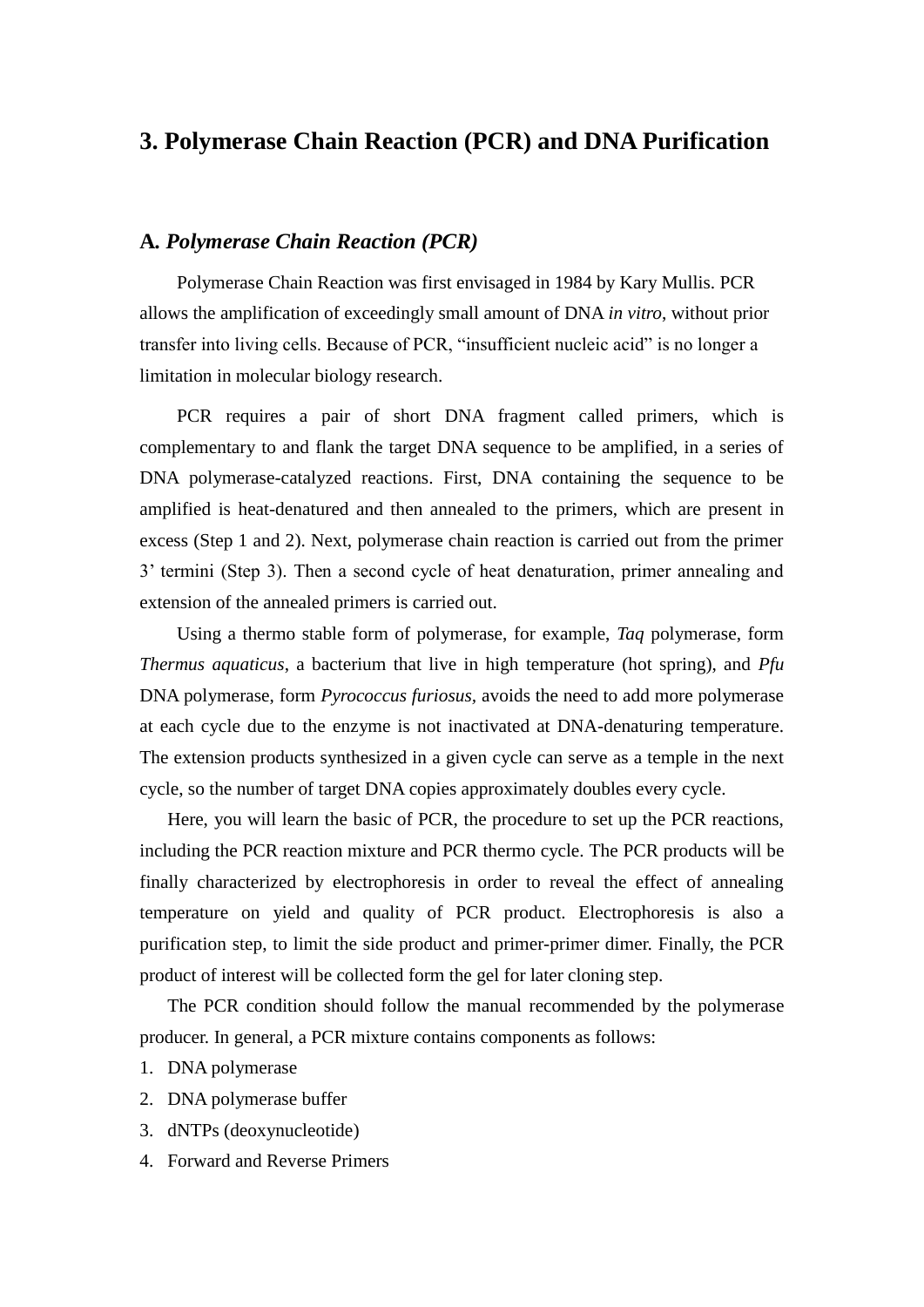- 5. DNA template
- 6. DNase-free ddH2O

Typically, PCR include following steps:

- 1. Initial denaturation: it is only required for DNA polymerases that require heat activation by hot-start PCR).  $\times$  1 cycle.
- 2. Amplification (to produce the product)  $\times$  30 cycles
	- 1) Denaturation: it causes DNA melting of the DNA template by disrupting the hydrogen bonds between complementary bases, yielding single-stranded DNA molecules.
	- 2) Annealing: let the primer anneal to template.
	- 3) Extension: DNA polymerase synthesizes a new DNA strand complementary to the DNA template strand by adding dNTPs.
- 3. Final extension: it ensures that any single strand DNA produced is completely extended.  $\times$  1 cycle.

In each step, duration and temperature are different. The denaturation and extension temperature depends on the DNA polymerase used. Annealing temperature depends on the primers.



Figure 1 Three Cycles of the PCR

### **Materials**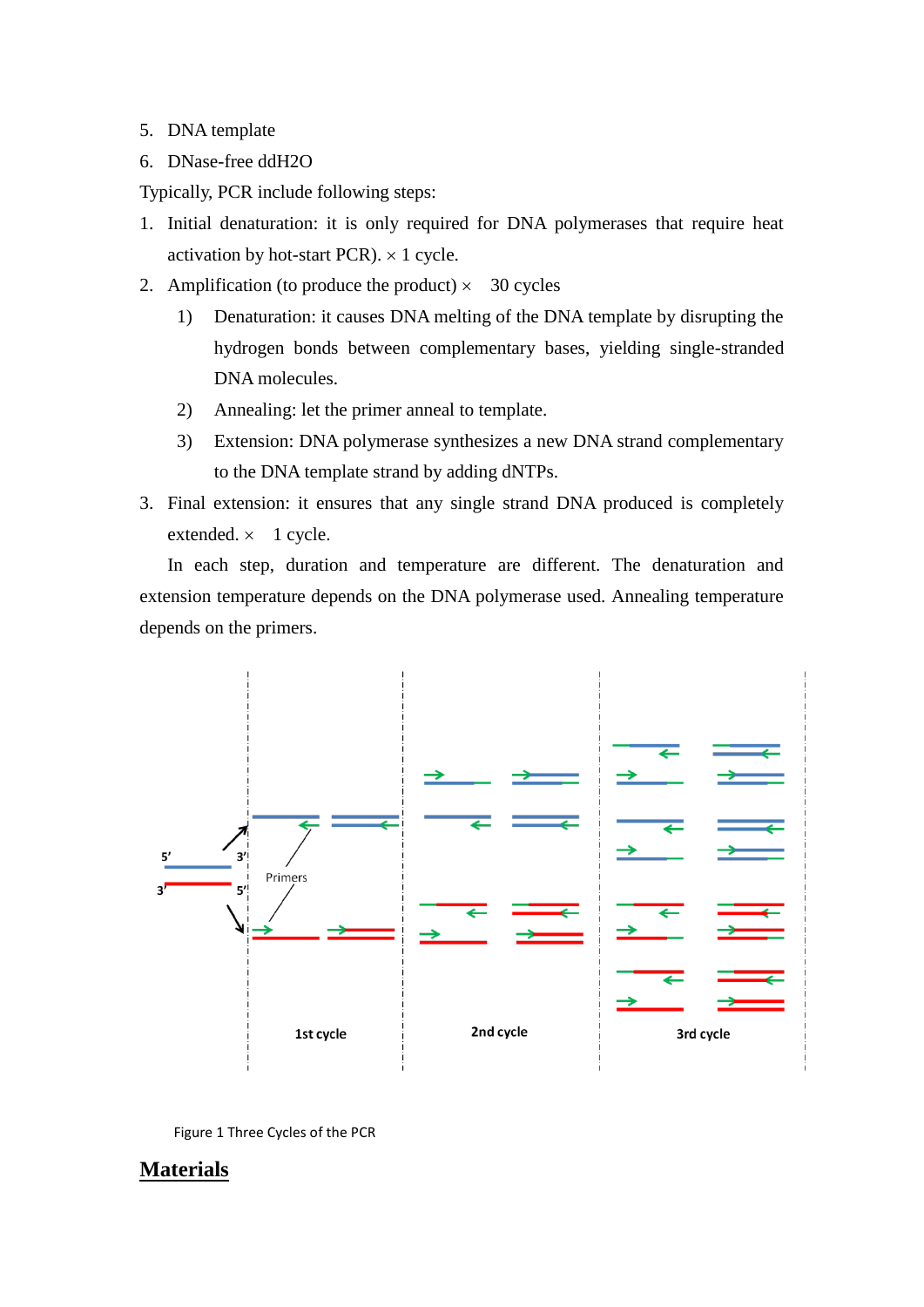Phusion DNA polymerase 5X Phusion HF Buffer 10mM dNTPs 10uM Forward and Reverse Primers DNA template (10 pg- 10 ng) ddH2O (deionized, sterile, DNase-free) PCR (200 µl) tubes Thermocycler

# **Procedures**

1. You have to calculate the volume of each component to be added and draft out thermal cycle details by filling in the following form.

| PCR mixture           |                  |  |
|-----------------------|------------------|--|
| Component             | Volume $(\mu l)$ |  |
| DNA polymerase        |                  |  |
| DNA polymerase buffer |                  |  |
| dNTPs                 |                  |  |
| <b>Forward Primer</b> |                  |  |
| <b>Reverse Primer</b> |                  |  |
| DNA template          |                  |  |
| DNase-free $ddH2O$    |                  |  |
| Total                 |                  |  |

| PCR thermal cycle    |                           |          |       |  |  |
|----------------------|---------------------------|----------|-------|--|--|
|                      | Temperature $(^{\circ}C)$ | Duration | Cycle |  |  |
| Initial denaturation |                           |          | L     |  |  |
| Denaturation         |                           |          |       |  |  |
| Annealing            |                           |          |       |  |  |
| Extension            |                           |          |       |  |  |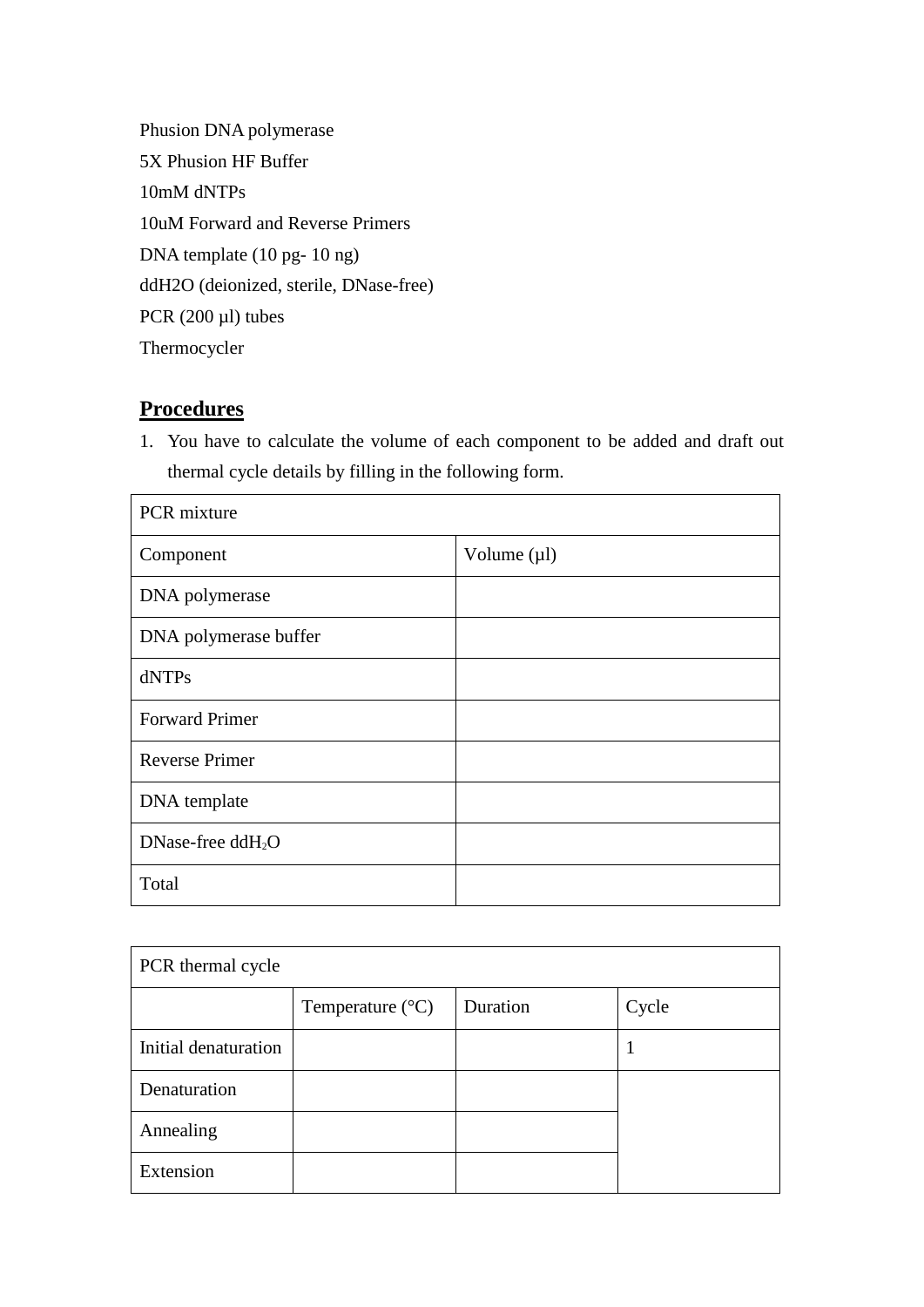| Final extension |   |  |
|-----------------|---|--|
| Sample keeping  | œ |  |

- 2. Add the DNase-free  $ddH<sub>2</sub>O$  in PCR tube.
- 3. Add the other Component in the tube. If the added volume is less, pipetting up and down is necessary.
- 4. Mix reagents in tubes by pipetting the solution up and down slowly.
- 5. Quick spin the PCR tube to ensure the mixture is in the bottom of the tube.
- 6. Put it in the thermocycler (PCR machine) and set the cycle information.
- 7. Start the cycle and wait till it is finished.
- 8. During the waiting time, the gel can be made for the characterization and purification.

(This video shows the procedures of setting up a PCR reaction)

#### **B.** *DNA Purification*

There are two methods, or kits, for DNA purification, PCR purification kit and Gel clean kit (purification from gel). The main difference is running the gel (electrophoresis) of not. The selection of these two kits is based on the purpose. If you want to remove excess nucleotides, enzymes and ions only, PCR purification kit is used. If you want to separate different pieces of DNA for target DNA selection, purification from gel is the only option.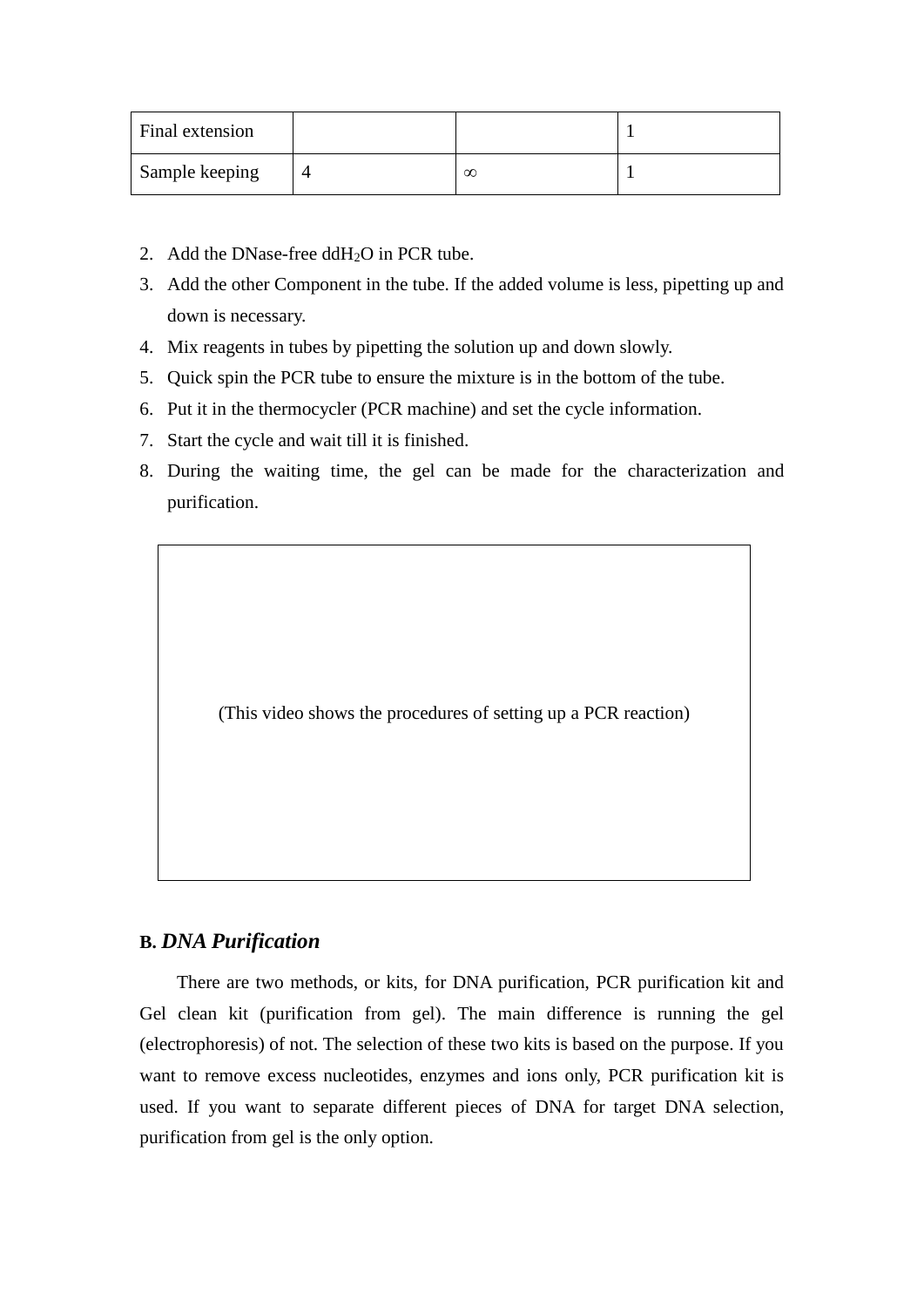## **Materials**

Intron PCRquick-spin(TM) PCR Product Purification Kit

ddH2O (deionized, sterile, DNase-free)

# **Procedures**